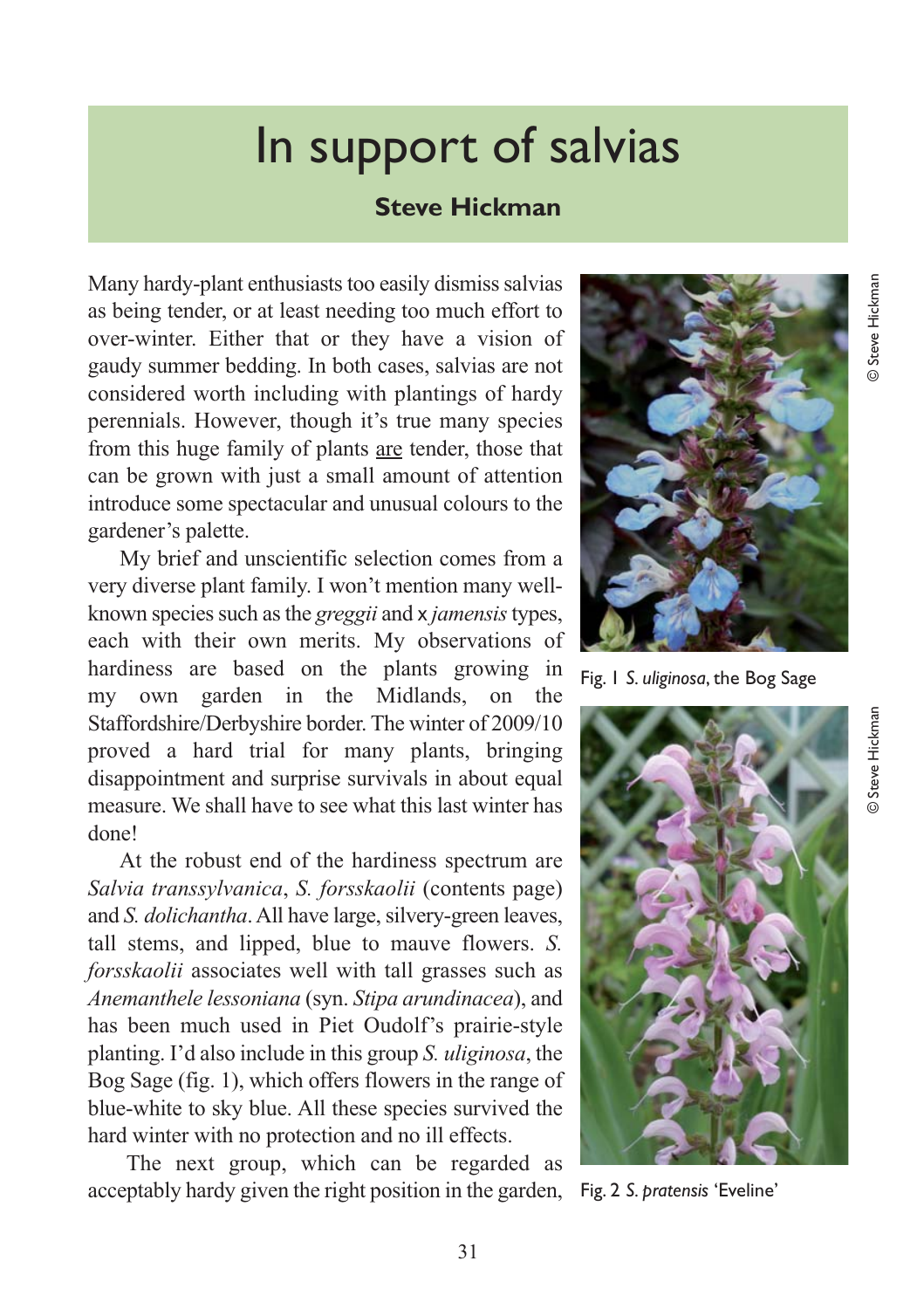

Fig. 3 *S. patens* 'Guanajuato'

includes *S. pratensis*, *S. nemorosa* and *S*. *microphylla* cultivars (fig. 2). Planted in well-drained soil that never becomes waterlogged, and with some shelter from interplanted shrubs and hedges, they survived the severe conditions with some damage and a slow start in the spring, but with surprisingly few total losses. *Pratensis* and *nemorosa* provide hues of violet, blue, mauve, pink and white. The microphyllas provide the fireworks, with bright reds, purples, lilacs and pinks, and the somewhat acquired taste of 'Hot Lips' in red and white.

Lower down the hardiness scale come the *S. patens* cultivars, which require some cosseting. But in my opinion the range of colours that becomes available

makes the effort worthwhile. In a reasonably mild winter, some cultivars will survive outside. *S. patens* 'Cambridge Blue', given a good mulch of coarse compost or bark, will come through in much the same way as dahlias might. Unfortunately, the most beautiful of all the *Salvia patens* group, 'Guanajuato' (fig. 3), will not; as a minimum it requires protection under fleece in an unheated greenhouse. Slightly more hardy is S. 'Indigo Spires', which has almost iridescent



Fig. 4 *S. involucrata* 'Boutin'



Fig. 5 *S. curviflora*

indigo-blue flowers. It will, surprisingly, survive the first few light frosts in the border but will not live through a winter outdoors.

Finally, at the definitely tender end of the family is a bewildering number of plants with stunning and often exotic blooms. A couple worth the effort are *S. involucrata* 'Boutin' (fig. 4) and *S. curviflora* (fig. 5). 'Boutin', a large upright plant with long cerise-pink flowers, will demand attention in any border. It stands extremely well with a group of pink and mauve *Phlox paniculata*. *S. curviflora* is a very refined, upright plant with delicate magenta flowers, growing to 1m in the open garden. It consistently attracts attention from gardening